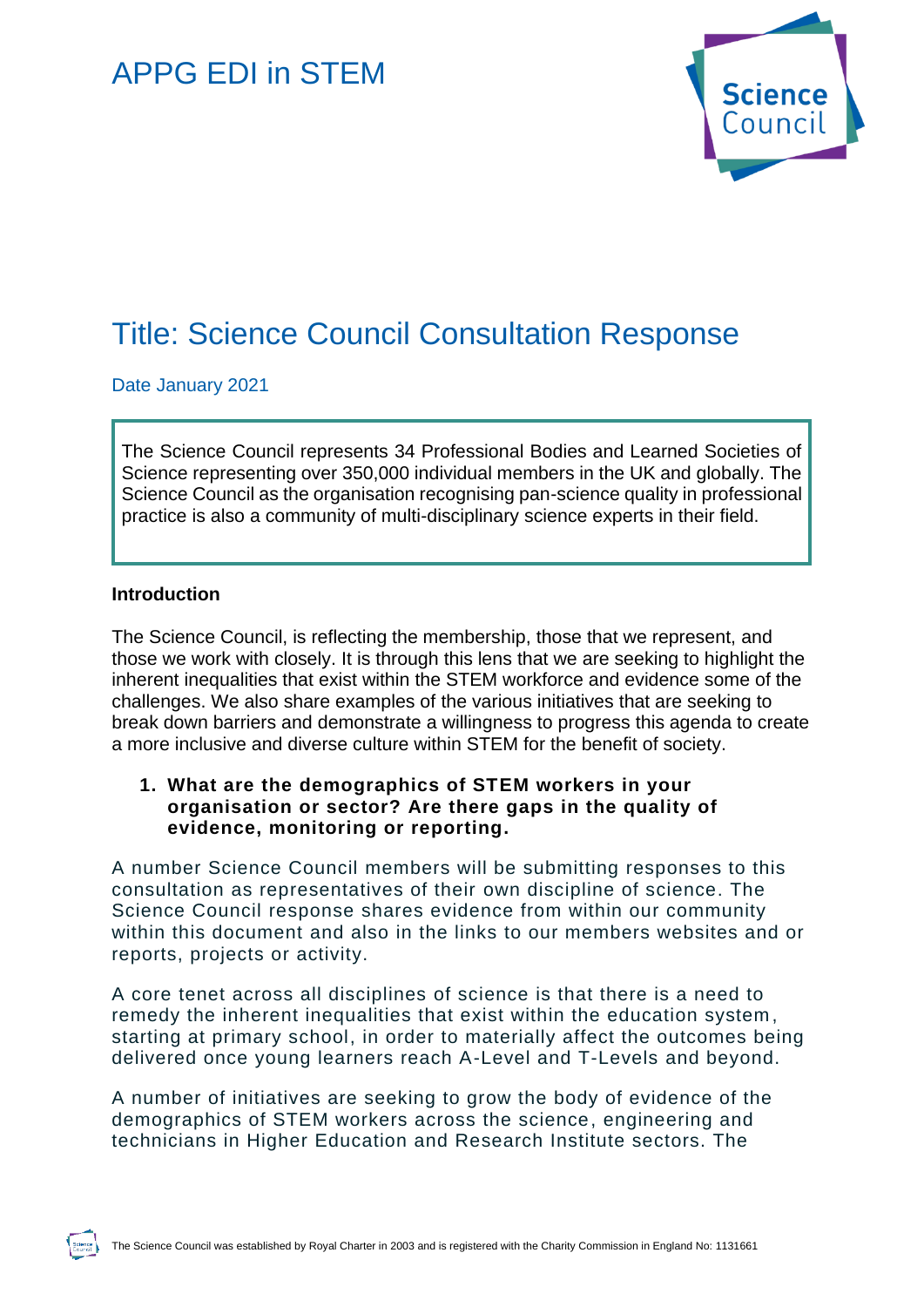following two examples are initiatives in which the Science Council is engaged.

# **a Diversity and Inclusion Progression Framework**

The Science Council and the Royal Academy of Engineering launched the Diversity & Inclusion (D&I) Progression Framework in 2016. The Framework is a unique tool that helps professional bodies track and plan progress on D&I across key areas of professional body activity. The framework can be used to structure conversations about performance and progress on D&I, identify strengths and areas for development, report on performance and plan next steps towards making progress. A key component of understanding the demographics of STEM workers is the ability to capture diversity data and make comparisons over time. In 2017 a benchmarking exercise took place with c50 organisations taking part. Overall reports were produced for both science and engineering sector s. Below you will find a link to the scientific bodies report. A key finding across both sectors is the need for more data. In response to this finding, the Science Council and Royal Academy of Engineering have been providing support and resources to professional bodies to assist them in developing the systems and processes needed to collect and manage this data sensitively and with confidence.

In 2020, the Framework and guidance were updated; the D&I Progression Framework 2.0 encourages professional bodies to seek a much broader range of data across its activities and a second benchmarking exercise will take place in spring 2021. Data provided as part of this exercise will allow further comparison and insight and will be key to understanding progress, gaps and action required in creating an inclusive and diverse stem workforce.

### [https://sciencecouncil.org/web/wp-content/uploads/2018/02/Scientific-](https://sciencecouncil.org/web/wp-content/uploads/2018/02/Scientific-Bodies-Benchmarking-Report-2017-FINAL.pdf)[Bodies-Benchmarking-Report-2017-FINAL.pdf](https://sciencecouncil.org/web/wp-content/uploads/2018/02/Scientific-Bodies-Benchmarking-Report-2017-FINAL.pdf)

Further to the Progression Framework there is an increasing body of work within the professional body community, (some of which is captured within the progression framework and others in separate and distinct bodies of work pertaining to specific audiences.

Examples are included below;

i) Institute of Physics (IOP), Diversity and Inclusion Report November 2020 outlining the demographics within the physical sciences. [https://www.iop.org/sites/default/files/2020-11/IOP-Diversity-Inclusion-Report-AW-](https://www.iop.org/sites/default/files/2020-11/IOP-Diversity-Inclusion-Report-AW-Nov.pdf)[Nov.pdf](https://www.iop.org/sites/default/files/2020-11/IOP-Diversity-Inclusion-Report-AW-Nov.pdf)

ii) LGBT+ STEM (hosted by IOP)

STEM subjects (Science, Technology, Engineering and Mathematics) have been traditionally thought of as heterosexual, masculine fields and the thought of this can be quite intimidating for those just starting out in the field who don't fit this mould.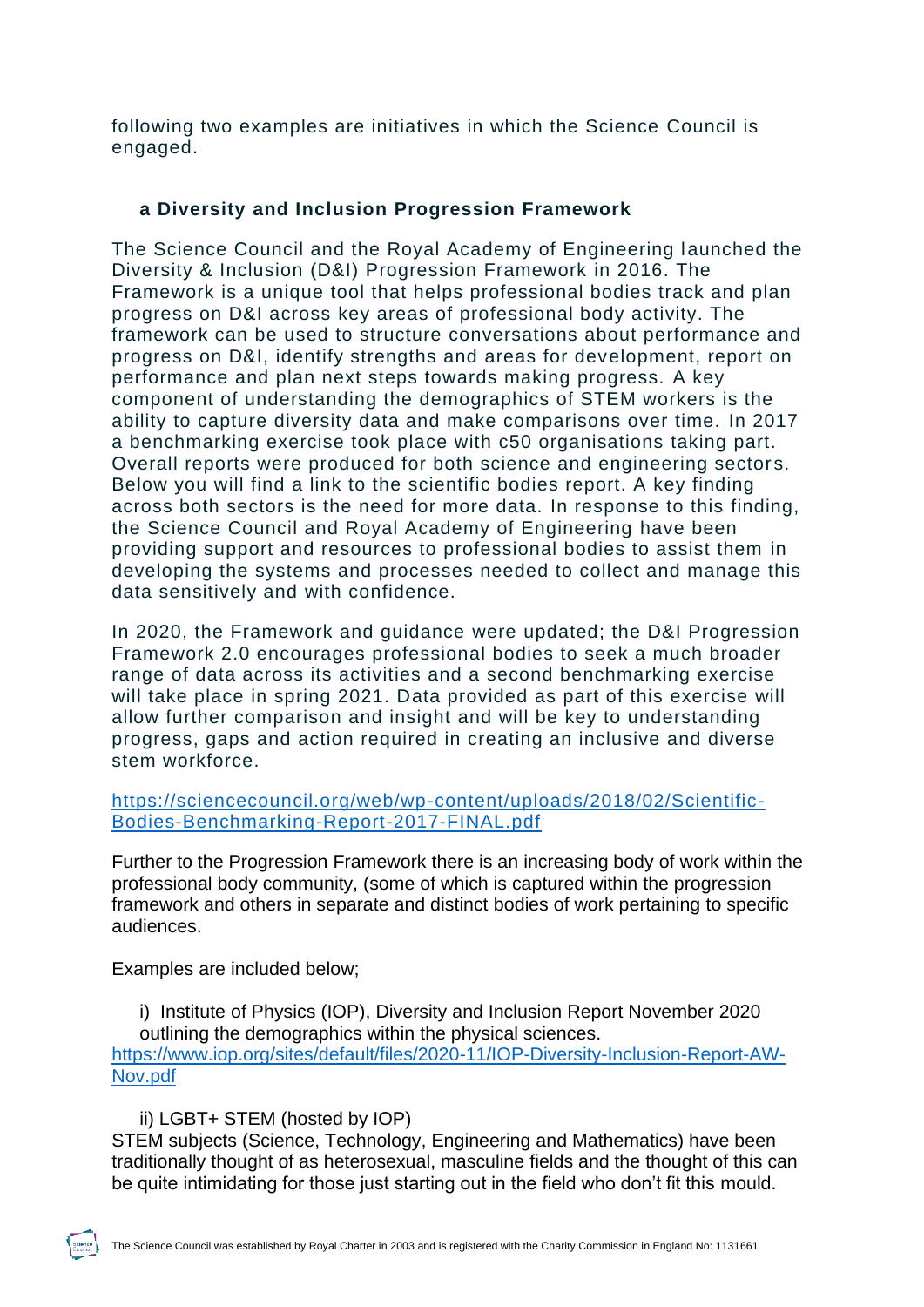This project showcases LGBTQ+ people in the STEM fields, showing the diversity of people that can be found in roles across the STEM disciplines and hopefully providing some role models for people who are either at an early stage in their careers, or who are only currently considering the possibility of transitioning into a STEM field.

<https://lgbtstem.wordpress.com/about/>

iii) Royal Society of Chemistry (RSC) – commitment to reducing bias in scientific publishing

'We have started a rolling review and improvement process across the organisation, to make sure that we consider high quality data collection for every initiative and activity we run. For example, improved data collection is central to the joint commitment we created, which was co-signed by many international publishers, to reduce bias in scientific publishing.'

[https://www.rsc.org/globalassets/02-about-us/corporate-information/rsc](https://www.rsc.org/globalassets/02-about-us/corporate-information/rsc-diversity-data-report-20202.pdf)[diversity-data-report-20202.pdf](https://www.rsc.org/globalassets/02-about-us/corporate-information/rsc-diversity-data-report-20202.pdf)

[https://www.rsc.org/news-events/articles/2020/12-december/improving](https://www.rsc.org/news-events/articles/2020/12-december/improving-diversity-with-data-dual-announcement/)[diversity-with-data-dual-announcement/](https://www.rsc.org/news-events/articles/2020/12-december/improving-diversity-with-data-dual-announcement/)

iv) Within Healthcare very good progress is being made as it relates to gender equality which is higher than in other areas of STEM with inequalities only becoming more pronounced at increasingly senior levels.

An example is the membership demographic of the Institute of Physics and Engineering in Medicine (IPEM) whose overall membership has 38% women, 50% at Trainee level (compared to 27% women in STEM)

[https://www.ipem.ac.uk/Portals/0/APPG%20enquiry%20into%20equity%20of%20the](https://www.ipem.ac.uk/Portals/0/APPG%20enquiry%20into%20equity%20of%20the%20STEM%20Final.pdf?ver=2021-01-25-121741-613) [%20STEM%20Final.pdf?ver=2021-01-25-121741-613](https://www.ipem.ac.uk/Portals/0/APPG%20enquiry%20into%20equity%20of%20the%20STEM%20Final.pdf?ver=2021-01-25-121741-613)

## **b) STEMM Change EDI Report**

STEMM-CHANGE is an EPSRC-funded Inclusion Matters project driving a positive change in culture and practices in EDI across Science, Technology, Engineering, Mathematics and Mathematics and Medicine (STEMM). The STEMMCHANGE programme has several linked projects that will enable a step change in approaches to promoting EDI in the workplace. It is led by a multi-disciplinary team at the University of Nottingham in collaboration with a diverse range of project partners, of which the Science Council is one. This report is seeking to understand the experience of EDI through the lens of the Technician within a Higher Education Institute setting.

Historically, initiatives to advance equality, diversity and inclusion in higher education have focused on the academic and research community. It is vital to appreciate that EDI challenges do not just apply to these staff groups. The expansion of the Athena Swan Charter to include professional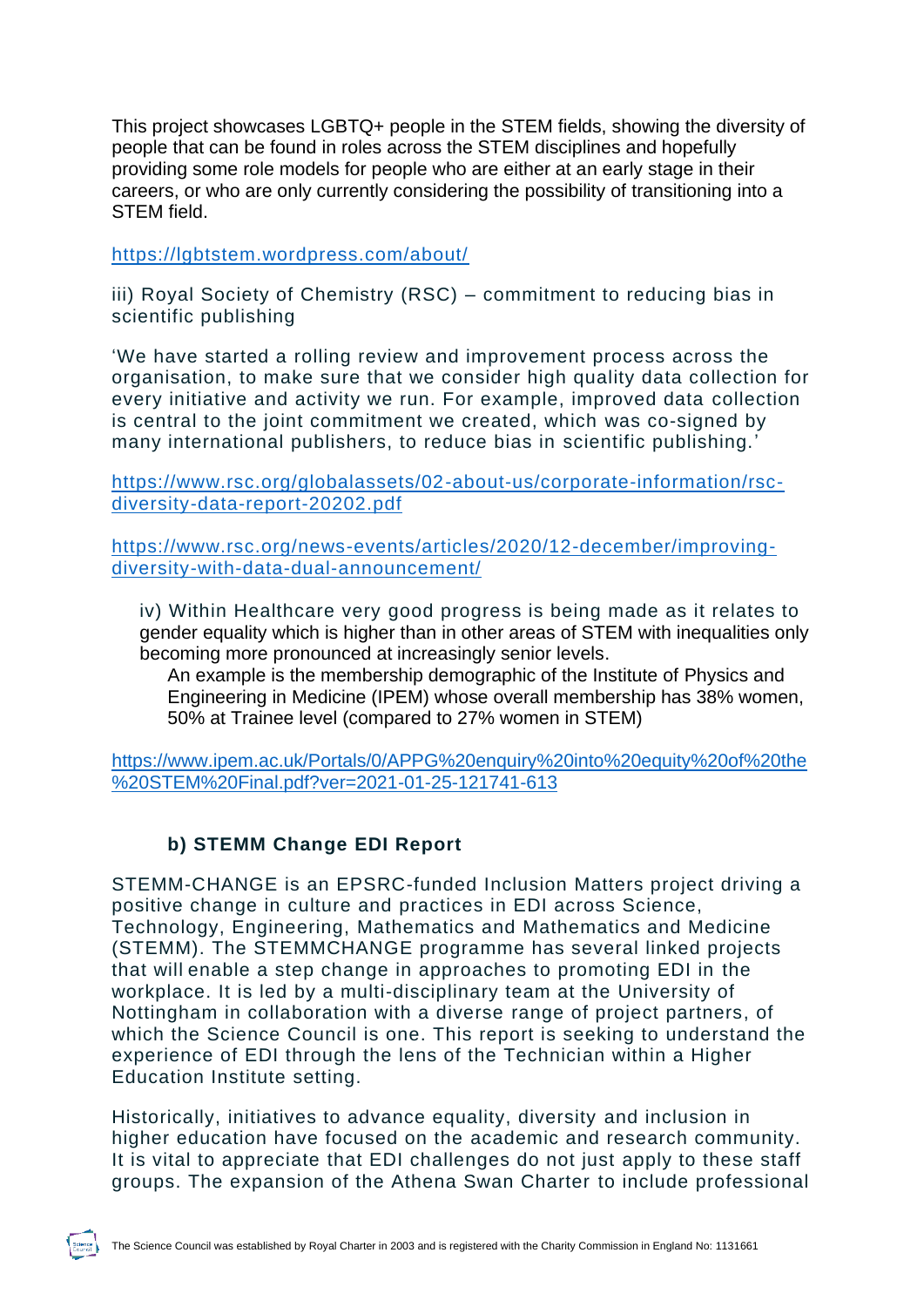and support staff has ignited a greater interest in the equality, diversity and inclusion of non-academic staff groups. Indeed, it is arguable that

the issues are often more serious in these communities, which include technicians, where EDI practices are often not as advanced. For further information on the findings please see the link below.

[https://www.stemm-change.co.uk/wp-content/uploads/2019/11/Equality-](https://www.stemm-change.co.uk/wp-content/uploads/2019/11/Equality-Diversity-and-Inclusion-A-Technician-Lens-web.pdf)[Diversity-and-Inclusion-A-Technician-Lens-web.pdf](https://www.stemm-change.co.uk/wp-content/uploads/2019/11/Equality-Diversity-and-Inclusion-A-Technician-Lens-web.pdf)

**2. Where is there inequity across the different protected characteristics and how are different communities impacted across different:**

- **STEM disciplines or sector/subsectors**
- **types of organisation (e.g. private, public, non-profit)**
- **type of STEM activity (e.g. academic research, education, engagement, commercial, funding)**
- **job levels and/or qualification.**

Although some disciplines are better represented than others, there is a "leaky pipeline" throughout a career trajectory, in for example, but not limited to, Geology and Astronomy. Female representation diminishes as women begin to have families and take time to nurture the family with an over emphasis and or expectation in handling child rearing and domestic duties.

Physical disability in numerous instances is seen not to be able to be accommodated in a working environment. The following two examples have been provided anecdotally and anonymously from a Laboratory at the University of Manchester eg: "Someone became visibly impaired through the lifetime of working in a laboratory and it was not possible to accommodate this person."

Another example, from Manchester University, is that of a person in midcareer with a physical and psychological disability and a fear of reprisal for saying anything about unmet needs and or challenges in the workplace.

The continuation of socio-economic inequalities and a lack of cultural awareness also plays their part in continuing the disparity between the protected characteristics.

It is recommended that consideration be given to the whole person and not a single characteristic as defined by the protected characteristics.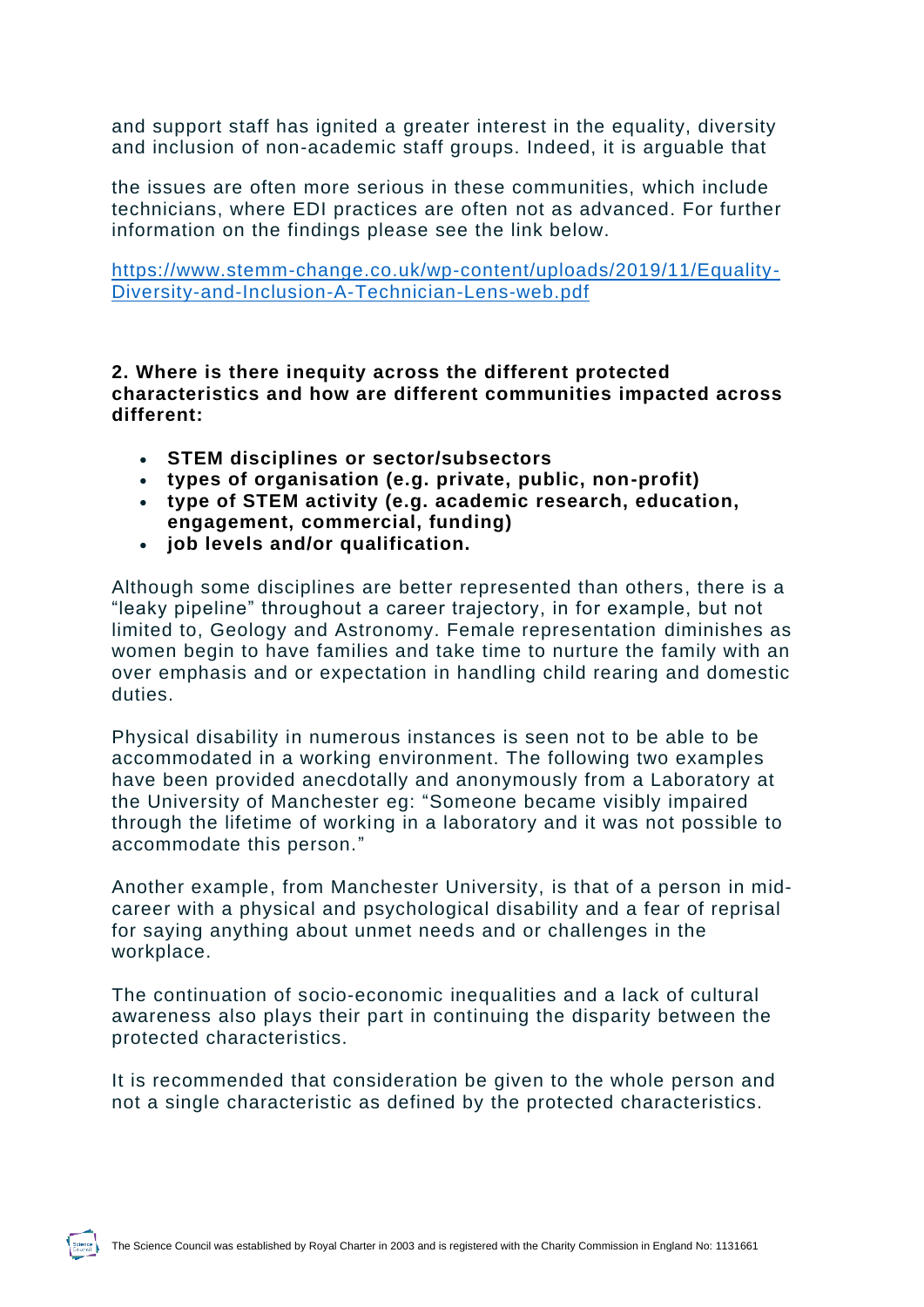# **Institute of Physics LGBT Physical Sciences Network**

"To create an environment where the best scientists can flourish and the best science can be done, everyone needs to feel comfortable in the workplace. Our recommendations, in three key areas, will not just greatly benefit LGBT+ colleagues, but will ensure all staff and colleagues feel welcome."

[https://www.iop.org/about/iop-diversity-inclusion/LGBT-physical-sciences](https://www.iop.org/about/iop-diversity-inclusion/LGBT-physical-sciences-network)[network](https://www.iop.org/about/iop-diversity-inclusion/LGBT-physical-sciences-network)

**3. Where are there evidenced inclusive behaviours and policies within different organisations, subsectors, sectors and countries on:**

- **Recruitment; and/or**
- **Retention**
- 1. A Daphne Jackson Fellowship provides a unique combination of mentoring, retraining and research. This provides Fellows with the confidence and skills they need to return successfully to a research career.

<https://daphnejackson.org/about-us/>

2. The recently launched EDI Resource Bank

The EDI Resource Bank has been developed as part of STEMM-CHANGE, a project at the University of Nottingham funded by EPSRC Inclusion Matters. The project team have been working on several linked projects which aim to drive positive change in culture and practice across STEMM.

[https://sciencecouncil.org/new-nationwide-tool-to-support-equality-in](https://sciencecouncil.org/new-nationwide-tool-to-support-equality-in-higher-education/)[higher-education/](https://sciencecouncil.org/new-nationwide-tool-to-support-equality-in-higher-education/)

3. Institute of Physics Diversity Inclusion Report Oct 2020

"We will shortly launch a public influencing campaign to address the barriers which prevent young people from under-represented backgrounds choosing physics as a career. We want to change the way parents, schools, the media and social media influencers talk about physics, so it is no longer seen as 'hard' or 'for boys', and students from all backgrounds can see people like themselves making a success of physics".

[https://www.iop.org/sites/default/files/2020-11/IOP-Diversity-Inclusion-Report-AW-](https://www.iop.org/sites/default/files/2020-11/IOP-Diversity-Inclusion-Report-AW-Nov.pdf)[Nov.pdf](https://www.iop.org/sites/default/files/2020-11/IOP-Diversity-Inclusion-Report-AW-Nov.pdf)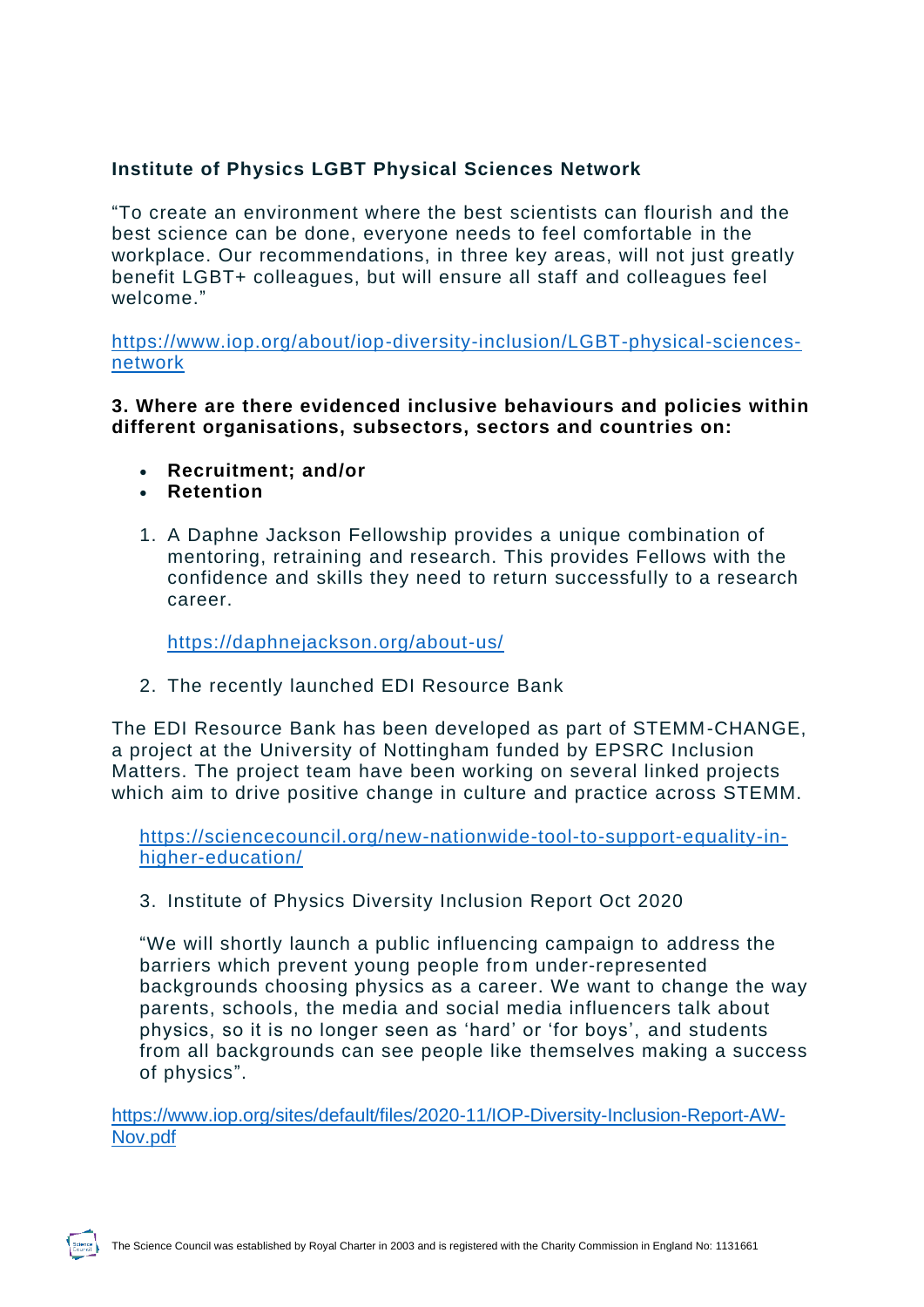**4. Are there policies or activities undertaken by the UK Government, or its agencies, that advance or inhibit equity and inclusive cultures within the STEM workforce?**

- **Where could policy change or sector action lead to addressing the equity of opportunity within the UK's STEM workforce?**
- Athena Swann Charter ending requirements to submit against the tenets of the scheme is thought to be a regressive step, however, it has been felt by some that the Athena Swann Charter has become a tick box exercise that people have become experts in submitting a response as opposed to meaningful application.
- We welcome the commitment made by UK Research and Innovation (UKRI) to improving equality, diversity and inclusion, as significant action by funders will be critical to driving change.
- The UK R&D Roadmap which outlined the government's commitment to ensuring a diverse, equal and inclusive workforce, is also welcomed. Including development of a new R&D People and Culture Strategy and a commitment to making R&D for everyone.

#### **5. What are the impacts of COVID-19 on equity for STEM workers (including job and income security, contract type etc) in the shortand medium-term? Which communities, groups, organisations or sectors are being most impacted?**

Submissions from female academics has seen a decline in a COVID environment as the domestic burden has been largely undertaken by women and therefore the ability to submit academic papers diminished.

[https://www.natureindex.com/news-blog/decline-women-scientist](https://www.natureindex.com/news-blog/decline-women-scientist-research-publishing-production-coronavirus-pandemic)[research-publishing-production-coronavirus-pandemic](https://www.natureindex.com/news-blog/decline-women-scientist-research-publishing-production-coronavirus-pandemic)

The full impact of COVID as it relates to EDI will take many years to play out and therefore understand, in full, the impact.

Many families are overwhelmed with home schooling care giving, with a disproportional impact on women, affecting mid-career especially.

There will be a need for grant applications to factor in the COVID effect and an absence of published papers as a result.

The Science Council is concerned about the impact of the COVID-19 pandemic on early career researchers. The effects of immediate uncertainty (for example, due to the pausing of non-COVID-19 related research) are still unfolding, but it is certain to have a medium – and potentially long-term, effect on career progression and job security. The early career stage is known to be a critical point for loss of diversity in the sector, and the Science Council is concerned that the impact of the pandemic<sup>i</sup> will have a compounding detrimental effect.

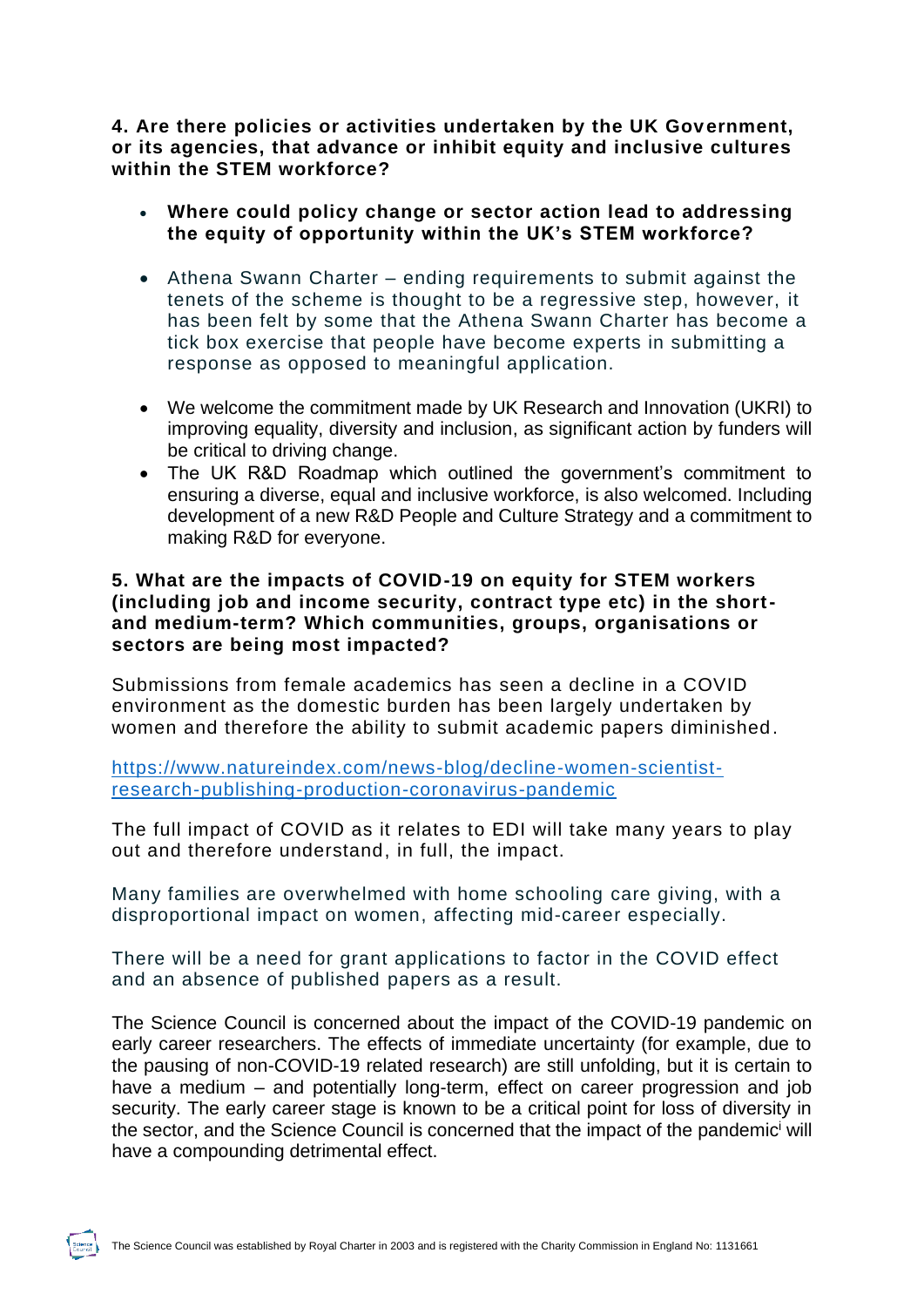### **6. What are the implications and opportunities of new policies and employer action in the next 5-10 years following COVID-19 and Brexit? What will the future impacts be for communities, groups, organisations or sectors?**

In considering the impact of Brexit on the STEM workforce it is anticipated that Brexit may impact the proportion of eu27 nationals coming into UK as they may feel unable to settle as they used to or they may only come in for a brief spell. Eg; Visa fees and NHS charges. Equally families in the UK may feel unable to relocate to the EU for similar reasons.

It is of interest to understand the impact of Brexit on the BAME community working in stem. Will the number of BAME people working in STEM go up and or down as a result of Brexit? Will less people coming into the country from the EU give people from China and or Asia greater access?

Colonialism, historic ties, and how will this effects immigration and impacts the workforce has yet to be realised as the global attitude to decolonisation grows.

Areas of potential fall-out from COVID include physical ailments that will adversely affect people, mental health, long COVID, and long term health conditions.

Education disadvantage – a lack of access to technology, live teaching, science capital in the family becomes important, being parent dependant. All of these considerations in the context of COVID-19 will change the ability of those from disadvantaged backgrounds to secure a future of parity and esteem otherwise enjoyed by those who have access to educational support.

# **Science Council Members**

- Association for Clinical Biochemistry and Laboratory Medicine
- Association of Neurophysiological Scientists
- Association for Science Education
- British Association of Sport and Exercise Science
- British Psychological Society
- **British Society of Soil Scientists**
- Chartered Institution of Water and Environmental Management
- College of Podiatry
- Geological Society of London
- Institute of Biomedical Science
- Institute of Corrosion
- Institute of Food Science and Technology
- Institute of Marine Engineering, Science and Technology
- Institute of Materials, Minerals and Mining
- Institute of Mathematics and its Applications